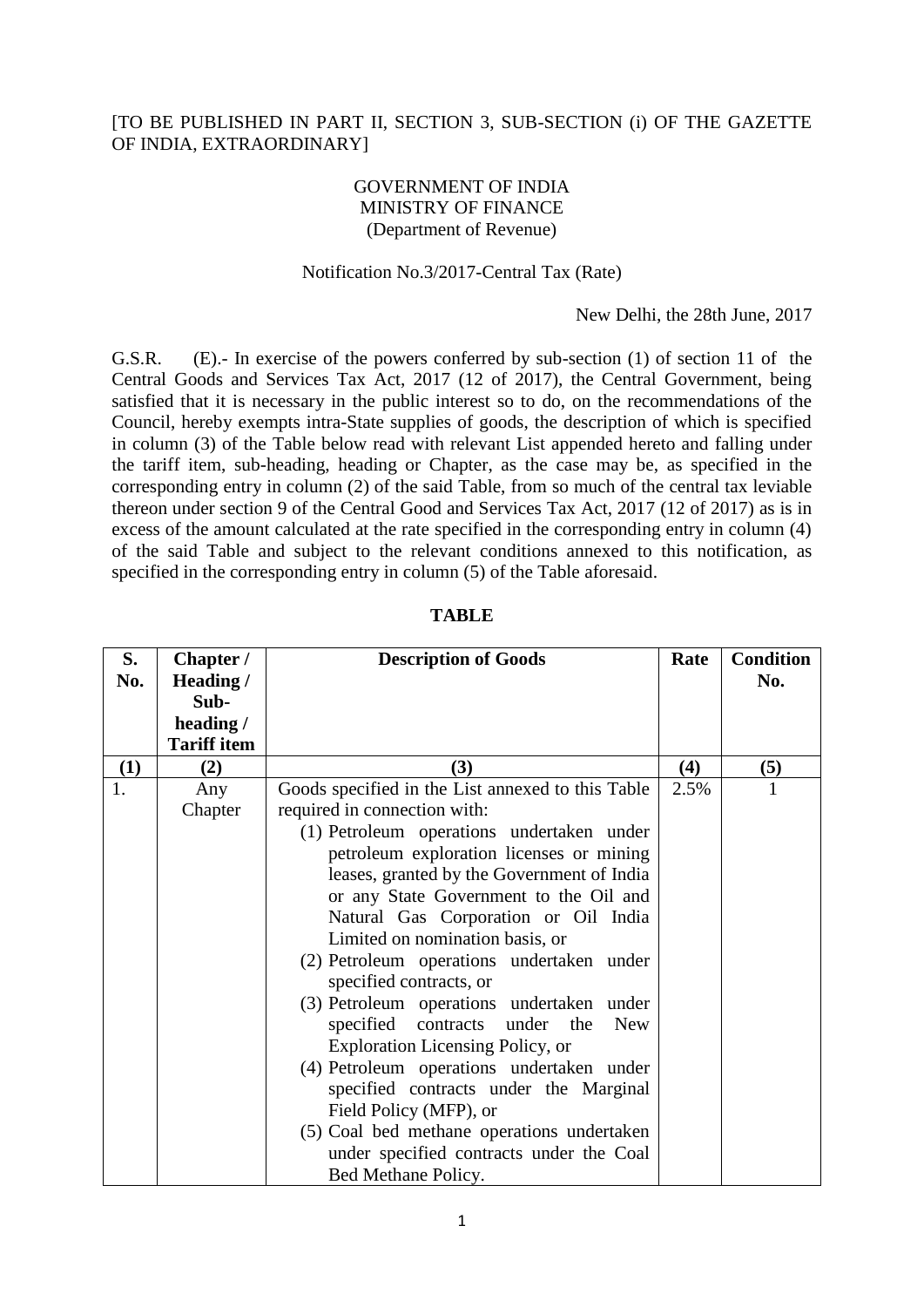# **ANNEXURE**

| <b>Condition</b> | <b>Conditions</b>                                                                                                                         |
|------------------|-------------------------------------------------------------------------------------------------------------------------------------------|
| No.              |                                                                                                                                           |
| 1.               | If, $-$                                                                                                                                   |
|                  | (a) the goods are supplied to,-<br>the Oil and Natural Gas Corporation or Oil India Limited<br>(i)                                        |
|                  | (hereinafter referred to as the "licensee") or a sub-contractor of the                                                                    |
|                  | licensee and in each case in connection with petroleum operations to                                                                      |
|                  | be undertaken under petroleum exploration licenses or mining                                                                              |
|                  | leases, as the case may be, granted by the Government of India or                                                                         |
|                  | any State Government on nomination basis; or                                                                                              |
|                  | (ii) an Indian Company or Companies, a Foreign Company or                                                                                 |
|                  | Companies, or a consortium of an Indian Company or Companies                                                                              |
|                  | and a Foreign Company or Companies (hereinafter referred to as the                                                                        |
|                  | "contractor") or a sub-contractor of the contractor and in each case                                                                      |
|                  | in connection with petroleum operations to be undertaken under a                                                                          |
|                  | contract with the Government of India; or                                                                                                 |
|                  | (iii) an Indian Company or Companies, a Foreign Company or                                                                                |
|                  | Companies, or a consortium of an Indian Company or Companies                                                                              |
|                  | and a Foreign Company or Companies (hereinafter referred to as the                                                                        |
|                  | "contractor") or a sub-contractor of such Company or Companies or                                                                         |
|                  | such consortium and in each case in connection with petroleum                                                                             |
|                  | operations or coal bed methane operations, as the case may be, to be                                                                      |
|                  | undertaken under a contract signed with the Government of India,                                                                          |
|                  | on or after the 1st day of April, 1998, under the New Exploration                                                                         |
|                  | Licensing Policy, or on or after the 1st day of April 2001 in terms of                                                                    |
|                  | the Coal Bed Methane Policy, or on or after the 14th day of October,                                                                      |
|                  | 2015 in terms of the Marginal Field Policy, as the case may be;                                                                           |
|                  | (b) where the recipient of outward supply of goods,-                                                                                      |
|                  | is a licensee, he produces to the Deputy Commissioner of Central<br>(i)                                                                   |
|                  | tax or the Assistant Commissioner of Central tax or the Deputy                                                                            |
|                  | Commissioner of State tax or the Assistant Commissioner of State                                                                          |
|                  | tax, as the case may be, having jurisdiction over the supplier of                                                                         |
|                  | goods, at the time of outward supply of goods, the following,                                                                             |
|                  | namely, a certificate from a duly authorised officer of the                                                                               |
|                  | Directorate General of Hydro Carbons in the Ministry of Petroleum                                                                         |
|                  | and Natural Gas, Government of India, to the effect that the goods                                                                        |
|                  | are required for petroleum operations referred to in sub-clause (i) of                                                                    |
|                  | clause $(a)$ ;                                                                                                                            |
|                  | (ii) is a contractor, he produces to the Deputy Commissioner of Central<br>tax or the Assistant Commissioner of Central tax or the Deputy |
|                  | Commissioner of State tax or the Assistant Commissioner of State                                                                          |
|                  | tax, as the case may be, having jurisdiction over the supplier of                                                                         |
|                  | goods, at the time of outward supply of goods, a certificate from a                                                                       |
|                  | duly authorised officer of the Directorate General of Hydro Carbons                                                                       |
|                  | in the Ministry of Petroleum and Natural Gas, Government of India,                                                                        |
|                  | to the effect that the goods are required for                                                                                             |
|                  | (A) petroleum operations referred to in sub-clause (ii) of clause                                                                         |
|                  | (a) under the contract referred to in that sub-clause, or                                                                                 |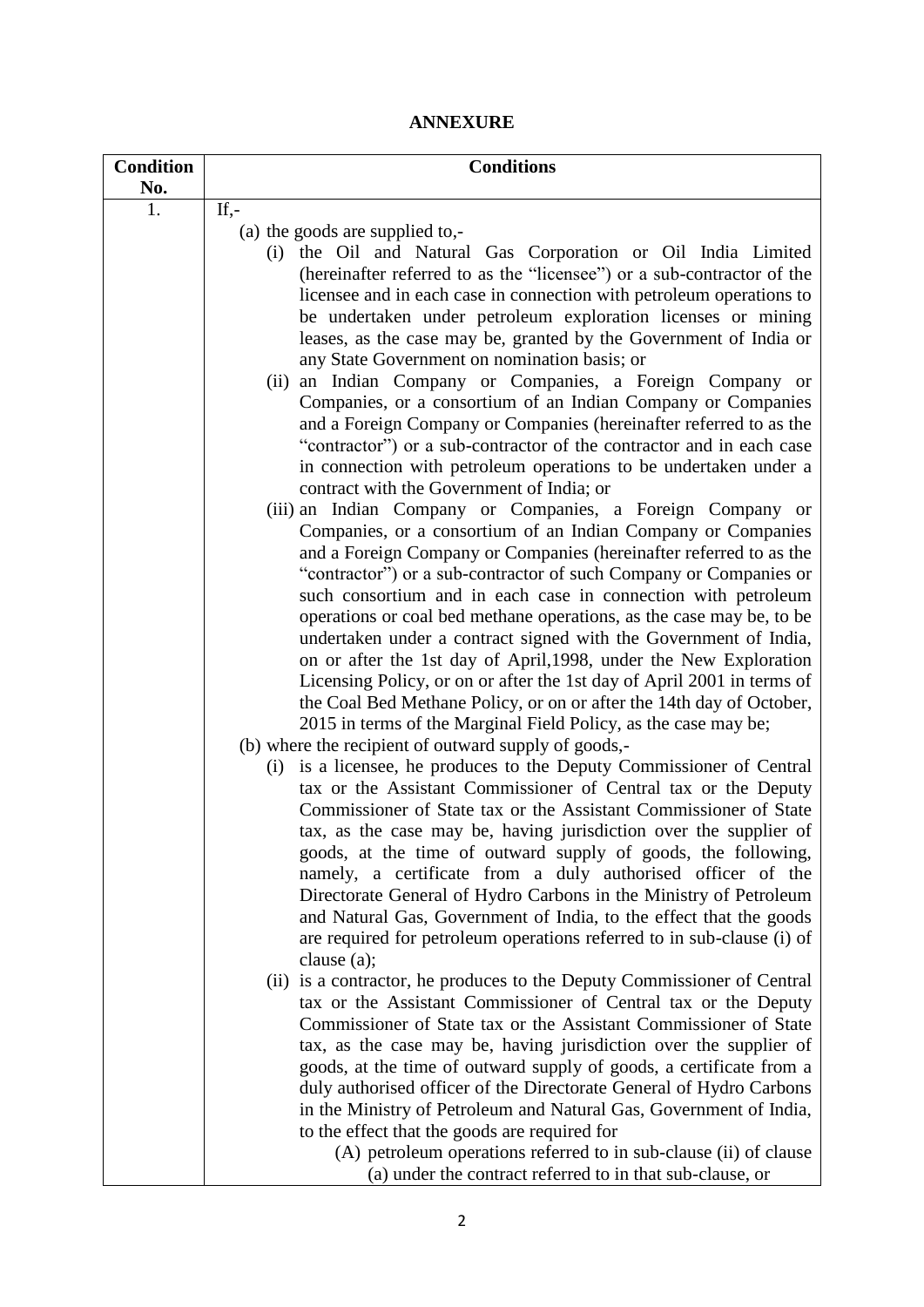| (B) petroleum operations or coal bed methane operations                     |
|-----------------------------------------------------------------------------|
|                                                                             |
| referred to in sub-clause (iii) of clause (a), as the case may              |
| be, under a contract signed under the New Exploration                       |
| Licensing Policy or the Coal Bed Methane Policy or the                      |
| Marginal Field Policy, as the case may be;                                  |
| (c) where the recipient of outward supply of goods is a sub-contractor, he  |
| produces to the Deputy Commissioner of Central tax or the Assistant         |
| Commissioner of Central tax or the Deputy Commissioner of State tax         |
|                                                                             |
| or the Assistant Commissioner of State tax, as the case may be, having      |
| jurisdiction over the supplier of goods, at the time of outward supply, the |
| following, namely :-                                                        |
| a certificate from a duly authorised officer of the Directorate<br>(i)      |
| General of Hydro Carbons in the Ministry of Petroleum and Natural           |
| Gas, Government of India, to the effect that the goods are required         |
| for $:$                                                                     |
| (A) petroleum operations referred to in sub-clause (i) of clause            |
| (a) under the licenses or mining leases, as the case may be,                |
| referred to in that sub-clause and containing the name of                   |
|                                                                             |
| such sub-contractor, or                                                     |
| (B) petroleum operations referred to in sub-clause (ii) of clause           |
| (a) under the contract referred to in that sub-clause and                   |
| containing, the name of such sub-contractor, or                             |
| (C) petroleum operations or coal bed methane operations, as                 |
| the case may be, referred to in sub-clause (iii) of clause (a)              |
| under a contract signed under the New Exploration                           |
| Licensing Policy or the Coal Bed Methane Policy or the                      |
| Marginal Field Policy, as the case may be, and containing                   |
| the name of such sub-contractor;                                            |
| (ii) an affidavit to the effect that such sub-contractor is a bonafide sub- |
|                                                                             |
| contractor of the licensee or lessee or contractor, as the case may be;     |
| (iii) an undertaking from such licensee or lessee or contractor, as the     |
| case may be, binding him to pay any tax, fine or penalty that may           |
| become payable, if any of the conditions of this entry are not              |
| complied with by such sub-contractor or licensee or lessee or               |
| contractor, as the case may be;                                             |
| (d) where the goods so supplied to the licensee or a sub-contractor of the  |
| licensee, or the contractor or a sub-contractor of the contractor are       |
| sought to be transferred to another sub-contractor of the licensee or       |
| another licensee or a sub-contractor of such licensee, or another sub-      |
| contractor of the contractor or another contractor or a subcontractor of    |
| such contractor (hereinafter referred to as the "transferee"), such         |
|                                                                             |
| transferee produces to the Deputy Commissioner of Central tax or the        |
| Assistant Commissioner of Central tax or the Deputy Commissioner of         |
| State tax or the Assistant Commissioner of State tax, as the case may be,   |
| having jurisdiction over such transferee, at the time of such transfer, the |
| following, namely:-                                                         |
| a certificate from a duly authorised officer of the Directorate<br>(i)      |
| General of Hydro Carbons in the Ministry of Petroleum and Natural           |
| Gas, Government of India, to the effect that the said goods may be          |
| transferred in the name of the transferee and that the said goods are       |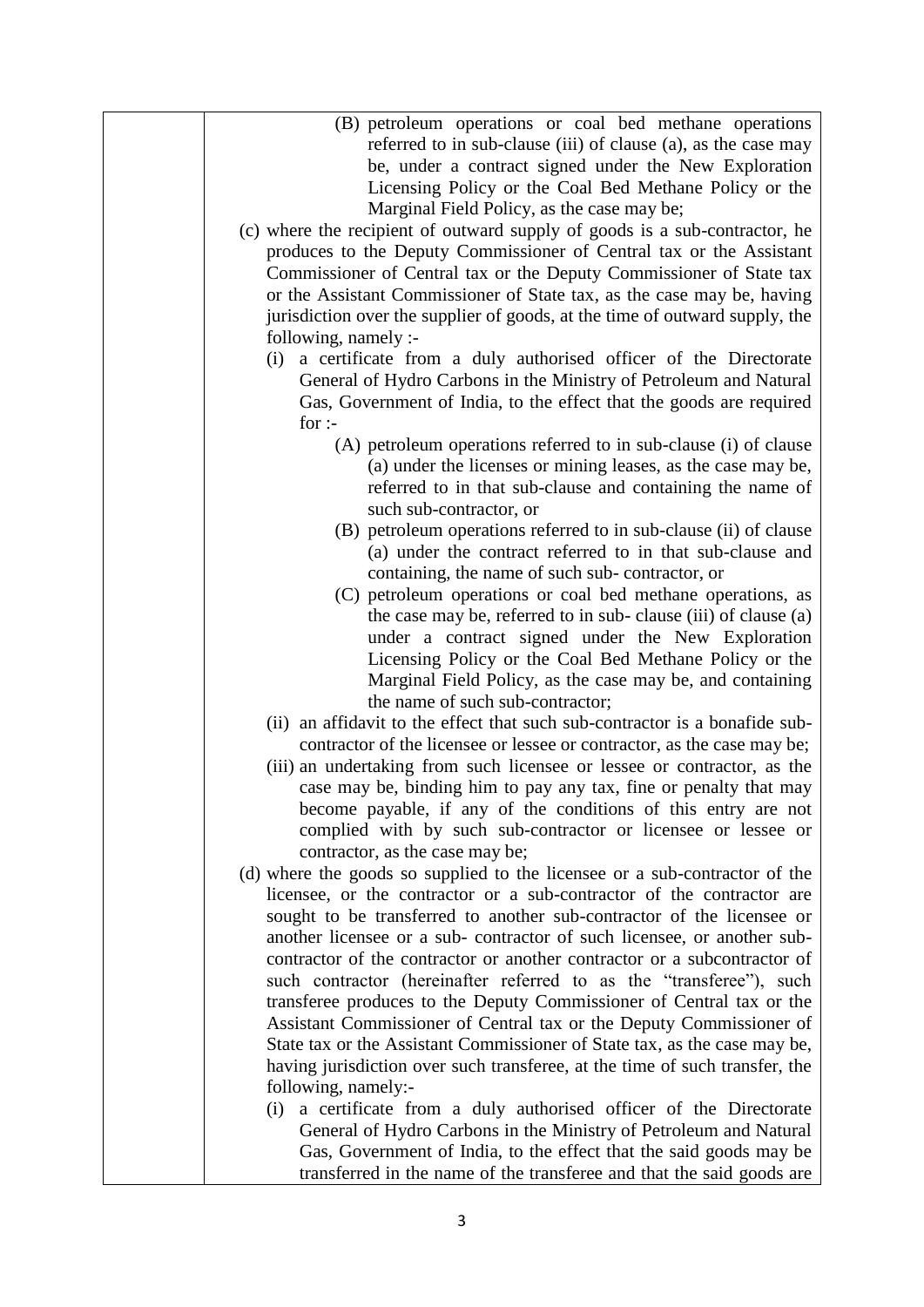| required for petroleum operations to be undertaken under :-                 |
|-----------------------------------------------------------------------------|
| (A) petroleum exploration or mining leases referred to in sub-clause        |
| $(i)$ of clause $(a)$ , or                                                  |
| (B) petroleum operations to be undertaken under a contract referred         |
| to in sub-clause (ii) of clause (a), or                                     |
| (C) petroleum operations or coal bed methane operations, as the             |
| case may be, to be undertaken under a contract referred to in               |
| sub-clause (iii) of clause (a)                                              |
| (ii) undertaking from the transferee to comply with all the conditions of   |
| this entry, including that he shall pay tax, fine or penalty that may       |
| become payable, if any of the conditions of this entry are not              |
| complied with by himself, where he is the licensee/ contractor or by        |
| the licensee/ contractor of the transferee where such transferee is a       |
| sub-contractor;                                                             |
| (iii) a certificate,-                                                       |
| (A) in the case of a petroleum exploration license or mining lease,         |
| as the case may be, granted by the Government of India or any               |
| State Government on nomination basis, that no foreign                       |
| exchange remittance is made for the transfer of such                        |
| goods undertaken by the transferee on behalf of the                         |
| licensee or lessee, as the case may be;                                     |
| (B) in the case of a contract entered into by the Government                |
| of India and a Foreign Company or Companies or, the                         |
| Government of India and a consortium of an Indian Company                   |
| or Companies and a Foreign Company or Companies, that no                    |
| foreign exchange remittance is made for the transfer of                     |
| such goods undertaken by the transferee on behalf of the                    |
| Foreign Company or Companies, as the case may be:                           |
| Provided that nothing contained in this sub-clause shall                    |
| apply if such transferee is an Indian Company or Companies.                 |
| (e) where the goods so supplied are sought to be disposed of, the recipient |
| of outward supply or the transferee, as the case may be, may pay the tax    |
| which would have been payable but for the exemption contained herein,       |
| on the depreciated value of such goods subject to the condition that the    |
| recipient of outward supply or the transferee, as the case may be,          |
| produces before the Deputy Commissioner of Central tax or the               |
| Assistant Commissioner of Central tax or the Deputy Commissioner of         |
| State tax or the Assistant Commissioner of State tax, as the case may be,   |
| having jurisdiction over the supplier of goods, a certificate from a duly   |
| authorised officer of the Directorate General of Hydro Carbons in the       |
| Ministry of Petroleum and Natural Gas, Government of India, to the          |
| effect that the said goods are no longer required for the petroleum         |
| operations or coal bed methane operations, and the depreciated value of     |
| the goods shall be equal to the original value of the goods at the time of  |
| import reduced by the percentage points calculated by straight line         |
| method as specified below for each quarter of a year or part thereof from   |
| the date of clearance of the goods, namely:-                                |
| for each quarter in the first year at the rate of 4 per cent.;<br>(i)       |
| (ii) for each quarter in the second year at the rate of 3 per cent.;        |
| (iii) for each quarter in the third year at the rate of 2.5 per cent.; and  |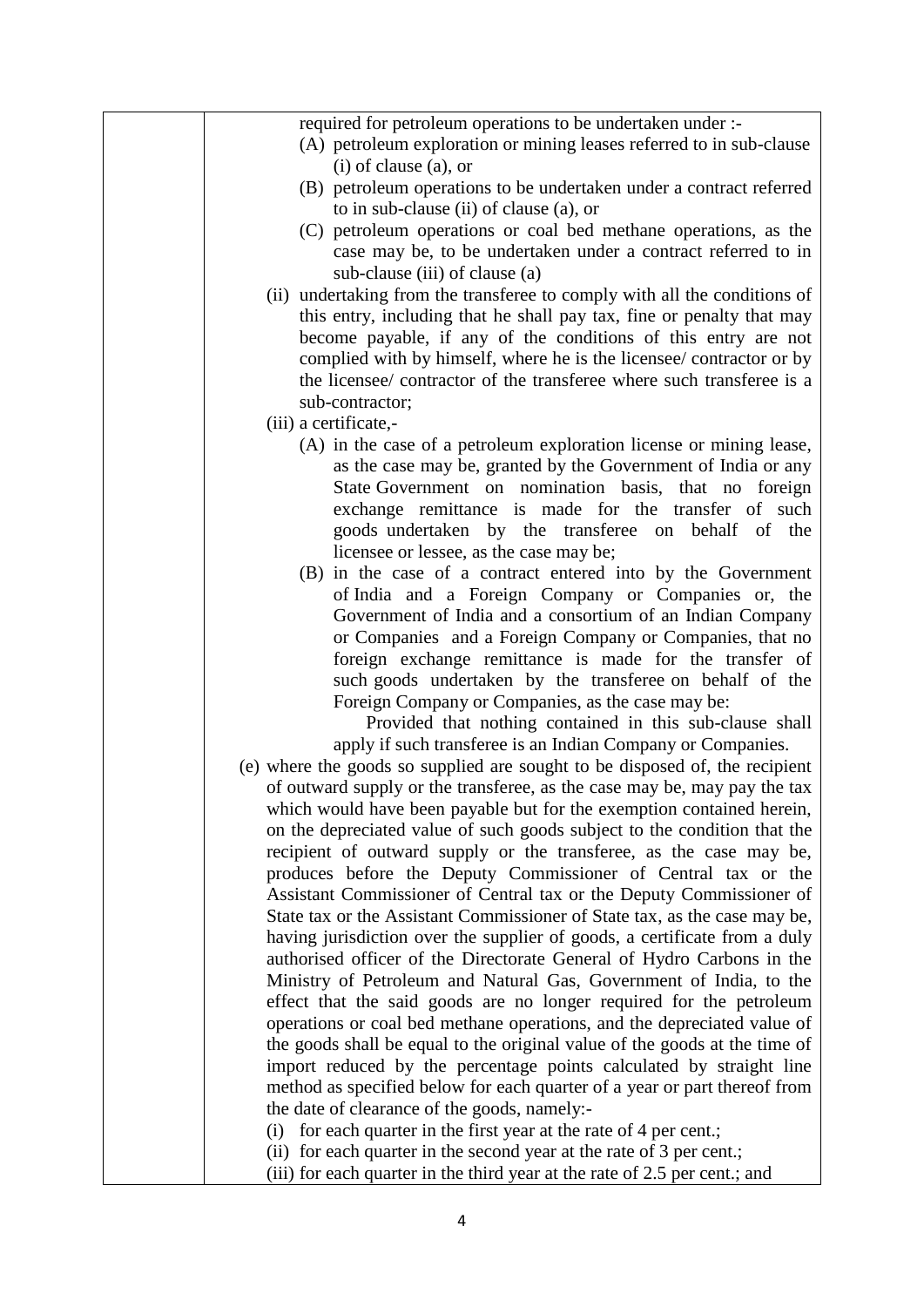| (iv) for each quarter in the fourth year and subsequent years at the rate of |
|------------------------------------------------------------------------------|
| 2 per cent.                                                                  |
| subject to the maximum of 70 per cent.                                       |

## **List** [See S.No.1 of the Table]

- (1) Land Seismic Survey Equipment and accessories, requisite vehicles including those for carrying the equipment, seismic survey vessels, global positioning system and accessories, and other materials required for seismic work or other types of Geophysical and Geochemical surveys for onshore and offshore activities.
- (2) All types of drilling rigs, jackup rigs, submersible rigs, semi-submersible rigs, drill ships, drilling barges, shot-hole drilling rigs, mobile rigs, workover rigs consisting of various equipment and other drilling equipment required for drilling operations, snubbing units, hydraulic workover units, self-elevating workover platforms, Remote Operated Vessel (ROV).
- (3) Helicopters including assemblies/parts.
- (4) All types of marine vessels to support petroleum operations including work boats, barges, crew boats, tugs, anchor handling vessels, lay barges and supply boats, marine ship equipment including water maker, DP system and Diving system.
- (5) All types of equipment/ units for specialised services like diving, cementing, logging, casing repair, production testing, simulation and mud services, oil field related lab equipment, reservoir engineering, geological equipment, directional drilling, stimulation, Coil Tubing units, Drill Stem Testing (DST), data acquisition and processing, solids control, fishing (as related to downhole retrieval in oil field operations or coal bed methane operations), well control, blowout prevention(BOP), pipe inspection including Non Destructive Testing, coring, gravel pack, well completion and workover for oil/gas/CBM wells including wireline and downhole equipment.
- (6) All types of casing pipes, drill pipes, production tubing, pup joints, connections, coupling, kelly, cross overs and swages, Drive Pipes.
- (7) All types of drilling bits, including nozzles, breakers and related tools.
- (8) All types of oil field chemicals or coal bed methane chemicals including synthetic products used in petroleum or coal bed methane operations, oil well cement and cement additives, required for drilling, production and transportation of oil or gas.
- (9) Process, production and well platforms/ installation for oil, gas or CBM and water injection including items forming part of the platforms/ installation and equipment required like process equipment, turbines, pumps, generators, compressors, primemovers, water makers, filters and filtering equipment, telemetery, telecommunication, tele-control and other material required for platforms/ installations.
- (10) Line pipes for flow lines and trunk pipelines including weight-coating and wrapping.
- (11) Derrick barges, Mobile and stationary cranes, trenchers, pipelay barges, cargo barges and the like required in the construction/ installation of platforms and laying of pipelines.
- (12) Single buoy mooring systems, mooring ropes, fittings like chains, shackles, couplings marine hoses and oil tankers to be used for oil storage and connected equipment, Tanks used for storage of oil, condensate, coal bed methane, water, mud, chemicals and related materials.